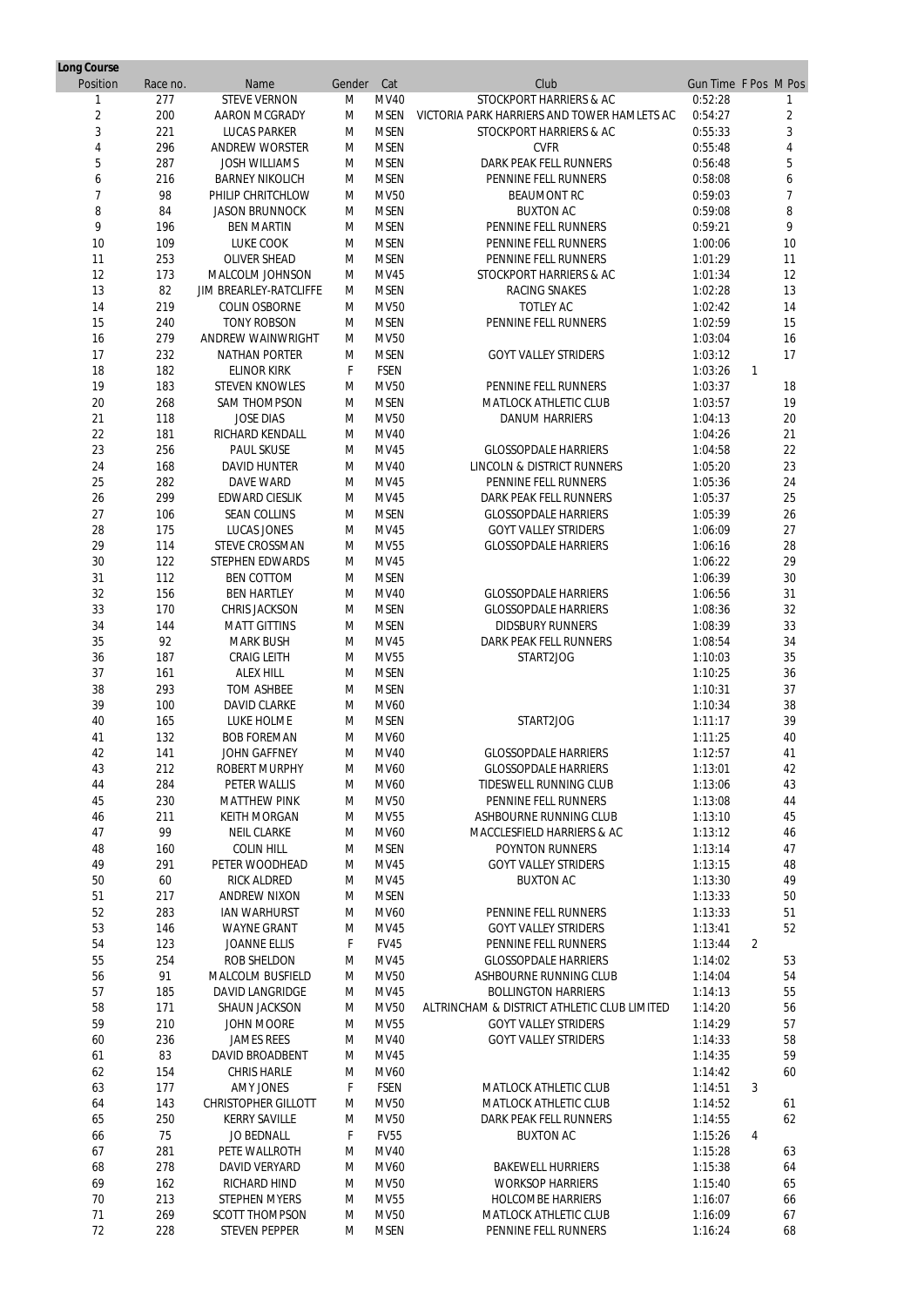| 73  | 111 | <b>ANEURIN COOPER</b>        | M | <b>MV40</b> |                                             | 1:16:33 |    | 69  |
|-----|-----|------------------------------|---|-------------|---------------------------------------------|---------|----|-----|
| 74  | 234 | <b>CHRIS RANDALL</b>         | M | <b>MV40</b> | <b>GOYT VALLEY STRIDERS</b>                 | 1:16:55 |    | 70  |
| 75  | 179 | <b>SIMON JUMP</b>            | M | <b>MV50</b> | <b>SADDLEWORTH RUNNERS CLUB</b>             | 1:17:12 |    | 71  |
| 76  | 69  | <b>JASON BALL</b>            | М | <b>MV45</b> | <b>SINFIN RUNNING CLUB</b>                  | 1:18:07 |    | 72  |
|     |     |                              |   |             |                                             |         |    |     |
| 77  | 74  | <b>CARL BARTON</b>           | M | <b>MV50</b> | <b>DISLEY RUNNERS</b>                       | 1:18:21 |    | 73  |
| 78  | 73  | <b>ZOE BARTON</b>            | F | <b>FV45</b> | <b>GLOSSOPDALE HARRIERS</b>                 | 1:18:21 | 5  |     |
| 79  | 134 | <b>DALE FOSTER</b>           | M | <b>MV50</b> |                                             | 1:18:34 |    | 74  |
| 80  | 246 | <b>TIMOTHY RUCK</b>          | M | <b>MV40</b> | <b>PENNINE FELL RUNNERS</b>                 | 1:18:44 |    | 75  |
| 81  | 270 | <b>BRADLEY THOMPSON</b>      | M | <b>MSEN</b> |                                             | 1:19:12 |    | 76  |
|     |     |                              |   |             |                                             |         |    |     |
| 82  | 68  | <b>AIMEE BAINES</b>          | F | <b>FSEN</b> | START2JOG                                   | 1:19:26 | 6  |     |
| 83  | 164 | <b>ANDREW HODKIN</b>         | M | <b>MV60</b> | <b>MATLOCK ATHLETIC CLUB</b>                | 1:19:32 |    | 77  |
| 84  | 285 | <b>IVAN WHIGHAM</b>          | M | <b>MV60</b> | <b>GOYT VALLEY STRIDERS</b>                 | 1:19:41 |    | 78  |
| 85  | 102 | <b>ROGER CLIFFE</b>          | M | <b>MV60</b> |                                             | 1:19:44 |    | 79  |
| 86  | 61  | <b>SAMUEL ALLISON</b>        | M | <b>MSEN</b> |                                             | 1:19:47 |    | 80  |
| 87  | 147 | <b>AIDAN GRANT</b>           | M | <b>MV45</b> | <b>GOYT VALLEY STRIDERS</b>                 | 1:20:10 |    | 81  |
|     |     |                              |   |             |                                             |         |    |     |
| 88  | 297 | PAUL ROBERTSON               | M | <b>MV60</b> |                                             | 1:20:12 |    | 82  |
| 89  | 113 | <b>BARNABY CRAWSHAW</b>      | M | <b>MV40</b> | PENNINE FELL RUNNERS                        | 1:20:16 |    | 83  |
| 90  | 77  | <b>PAUL BERRY</b>            | M | <b>MV40</b> | START2JOG                                   | 1:20:18 |    | 84  |
| 91  | 148 | <b>RICHARD GREEN</b>         | M | <b>MV50</b> | <b>BELPER HARRIERS</b>                      | 1:20:24 |    | 85  |
| 92  | 71  | <b>GRAHAM BARNES</b>         | M | MV65        |                                             | 1:20:43 |    | 86  |
| 93  | 155 | <b>LEIGH HARRIS</b>          | M | <b>MV45</b> | <b>UTTOXETER</b>                            | 1:21:00 |    | 87  |
|     |     |                              |   |             |                                             |         |    |     |
| 94  | 231 | <b>JOHN POLLARD</b>          | M | MV65        | <b>GLOSSOPDALE HARRIERS</b>                 | 1:21:04 |    | 88  |
| 95  | 265 | <b>DAVID SWIFT-ROLLINSON</b> | M | <b>MV50</b> | <b>EREWASH VALLEY RC</b>                    | 1:21:13 |    | 89  |
| 96  | 139 | <b>ANDREA FROST</b>          | F | <b>FV55</b> | <b>MACCLESFIELD HARRIERS &amp; AC</b>       | 1:21:22 | 7  |     |
| 97  | 138 | <b>ANDREW FOX</b>            | M | MV65        | PENNINE FELL RUNNERS                        | 1:21:23 |    | 90  |
| 98  | 104 | <b>STEPHANI COE</b>          | F | <b>FV40</b> | <b>DARK PEAK FELL RUNNERS</b>               | 1:21:24 | 8  |     |
| 99  | 115 | <b>MATTHEW DAY</b>           | M | <b>MV45</b> | <b>GOYT VALLEY STRIDERS</b>                 | 1:21:36 |    | 91  |
|     |     |                              |   |             |                                             |         |    |     |
| 100 | 169 | <b>ARRON JACKSON</b>         | M | <b>MV50</b> | <b>WORKSOP HARRIERS</b>                     | 1:22:18 |    | 92  |
| 101 | 76  | <b>TOM BENNETT</b>           | M | <b>MV45</b> |                                             | 1:22:20 |    | 93  |
| 102 | 153 | <b>TIM HARGREAVES</b>        | M | MV65        | <b>STOCKPORT HARRIERS &amp; AC</b>          | 1:22:20 |    | 94  |
| 103 | 248 | <b>EMILY SANDERS</b>         | F | <b>FV55</b> | <b>ASHBOURNE RUNNING CLUB</b>               | 1:22:26 | 9  |     |
| 104 | 117 | <b>REBECCA DAY</b>           | F | <b>FV40</b> | <b>GOYT VALLEY STRIDERS</b>                 | 1:22:37 | 10 |     |
|     |     |                              |   |             | <b>PENNINE FELL RUNNERS</b>                 |         |    |     |
| 105 | 244 | <b>PAUL ROWLAND</b>          | M | <b>MV60</b> |                                             | 1:22:46 |    | 95  |
| 106 | 298 | <b>GLENN ELLIS</b>           | M | <b>MV45</b> | <b>PENNINE FELL RUNNERS</b>                 | 1:22:55 |    | 96  |
| 107 | 95  | <b>LUKE CAFFERTY</b>         | M | <b>MSEN</b> | <b>GOYT VALLEY STRIDERS</b>                 | 1:23:01 |    | 97  |
| 108 | 225 | <b>CRAIG PARTRIDGE</b>       | M | <b>MV50</b> | ALTRINCHAM & DISTRICT ATHLETIC CLUB LIMITED | 1:23:06 |    | 98  |
| 109 | 145 | <b>MATT GOVAN</b>            | M | <b>MSEN</b> | <b>MATLOCK ATHLETIC CLUB</b>                | 1:23:27 |    | 99  |
| 110 | 78  | <b>MATT BIGLIN</b>           | M | <b>MV60</b> | <b>GOYT VALLEY STRIDERS</b>                 | 1:23:36 |    | 100 |
| 111 | 300 | <b>DAVID MADDEN</b>          | M | <b>MV50</b> |                                             | 1:23:51 |    | 101 |
|     |     |                              |   |             |                                             |         |    |     |
| 112 | 264 | <b>MICHAEL STUBBS</b>        | M | <b>MV45</b> |                                             | 1:24:14 |    | 102 |
| 113 | 194 | <b>PAUL MARKALL</b>          | M | <b>MV55</b> | <b>BUXTON AC</b>                            | 1:24:35 |    | 103 |
| 114 | 272 | <b>GEMMA TREDWELL</b>        | F | <b>FV40</b> |                                             | 1:24:41 | 11 |     |
| 115 | 152 | <b>MARK HANNA</b>            |   | <b>MV45</b> | <b>MANCHESTER TRIATHLON CLUB</b>            | 1:25:26 |    | 104 |
| 116 |     |                              | M |             |                                             |         |    | 105 |
|     |     |                              |   |             |                                             |         |    |     |
|     | 67  | <b>PETER BAILEY</b>          | M | <b>MV60</b> | <b>BUXTON AC</b>                            | 1:25:41 |    |     |
| 117 | 242 | <b>RACHEL RONGONG</b>        | F | <b>FV50</b> |                                             | 1:25:57 | 12 |     |
| 118 | 167 | <b>TIM HORROCKS</b>          | M | <b>MV55</b> | PENNINE FELL RUNNERS                        | 1:26:42 |    | 106 |
| 119 | 215 | <b>PAUL NEAL</b>             | M | <b>MV55</b> | <b>HYDE RUNNING COMMUNITY</b>               | 1:26:54 |    | 107 |
| 120 | 62  | <b>IAN ASHENDEN</b>          | M | <b>MV45</b> | PENNINE FELL RUNNERS                        | 1:27:05 |    | 108 |
| 121 | 261 | <b>JIM STAVELEY</b>          | M | <b>MV50</b> | <b>WORKSOP HARRIERS</b>                     | 1:27:09 |    | 109 |
|     |     |                              | F |             | <b>DISLEY RUNNERS</b>                       |         | 13 |     |
| 122 | 116 | <b>MELISSA DAY</b>           |   | <b>FV45</b> |                                             | 1:27:31 |    |     |
| 123 | 85  | <b>PAUL BRUNT</b>            | M | <b>MV50</b> | <b>BELPER HARRIERS</b>                      | 1:27:37 |    | 110 |
| 124 | 205 | <b>PHILIP MERVIK</b>         | M | <b>MV50</b> |                                             | 1:27:42 |    | 111 |
| 125 | 89  | <b>PAUL BURCHELL</b>         | M | <b>MV60</b> |                                             | 1:27:52 |    | 112 |
| 126 | 193 | <b>TIM MACKEY</b>            | M | <b>MV65</b> | <b>DARK PEAK FELL RUNNERS</b>               | 1:28:27 |    | 113 |
| 127 | 214 | <b>MATTHEW NADIN</b>         | M | <b>MV40</b> | <b>BUXTON AC</b>                            | 1:28:28 |    | 114 |
| 128 | 238 | <b>GEORGIA ROBERTS</b>       | F | <b>FSEN</b> | <b>DISLEY RUNNERS</b>                       | 1:28:28 | 14 |     |
|     |     |                              |   |             |                                             |         |    |     |
| 129 | 290 | <b>IAN WOLFENDALE</b>        | M | <b>MV60</b> | <b>PENNINE FELL RUNNERS</b>                 | 1:28:40 |    | 115 |
| 130 | 249 | <b>JORDAN SARGEANT</b>       | M | <b>MSEN</b> | <b>DISLEY RUNNERS</b>                       | 1:29:04 |    | 116 |
| 131 | 150 | <b>NICK HAM</b>              | M | <b>MV55</b> | <b>GLOSSOPDALE HARRIERS</b>                 | 1:29:47 |    | 117 |
| 132 | 80  | <b>KATE BOWDEN</b>           | F | <b>FV50</b> | <b>GLOSSOPDALE HARRIERS</b>                 | 1:29:57 | 15 |     |
| 133 | 63  | LISA ASHWOOD                 | F | <b>FV50</b> | <b>DISLEY RUNNERS</b>                       | 1:30:39 | 16 |     |
| 134 | 202 | <b>JANE MELLOR</b>           | F | <b>FV55</b> | PENNINE FELL RUNNERS                        | 1:31:24 | 17 |     |
| 135 | 136 | <b>MICK FOWLER</b>           | M | MV65        | <b>MATLOCK ATHLETIC CLUB</b>                | 1:31:41 |    | 118 |
|     |     |                              |   |             |                                             |         |    |     |
| 136 | 295 | <b>TIM EYES</b>              | M | <b>MV40</b> |                                             | 1:32:11 |    | 119 |
| 137 | 266 | <b>ROBERT TAYLOR</b>         | M | <b>MV70</b> | <b>PENNINE FELL RUNNERS</b>                 | 1:32:13 |    | 120 |
| 138 | 184 | <b>DAVID KRASIJ</b>          | M | <b>MSEN</b> |                                             | 1:32:15 |    | 121 |
| 139 | 96  | <b>EMMA CAMERON</b>          | F | <b>FSEN</b> | <b>GOYT VALLEY STRIDERS</b>                 | 1:32:42 | 18 |     |
| 140 | 275 | <b>SUE VENTON</b>            | F | <b>FV55</b> | <b>GLOSSOPDALE HARRIERS</b>                 | 1:32:54 | 19 |     |
|     |     |                              |   |             |                                             |         |    |     |
| 141 | 149 | <b>MOLLY GRIFFIN</b>         | F | <b>FSEN</b> |                                             | 1:32:55 | 20 |     |
| 142 | 90  | <b>CAROLINE BURRELL</b>      | F | <b>FV45</b> | <b>WIRKSWORTH</b>                           | 1:33:37 | 21 |     |
| 143 | 81  | <b>GERALDINE BRANNELLY</b>   | F | <b>FV40</b> |                                             | 1:34:03 | 22 |     |
| 144 | 93  | <b>SARAH BUTCHER</b>         | F | <b>FV40</b> | <b>HUNCOTE HARRIERS</b>                     | 1:34:18 | 23 |     |
| 145 | 273 | <b>CHRIS UNWIN</b>           | M | <b>MV45</b> | <b>HUNCOTE HARRIERS</b>                     | 1:34:19 |    | 122 |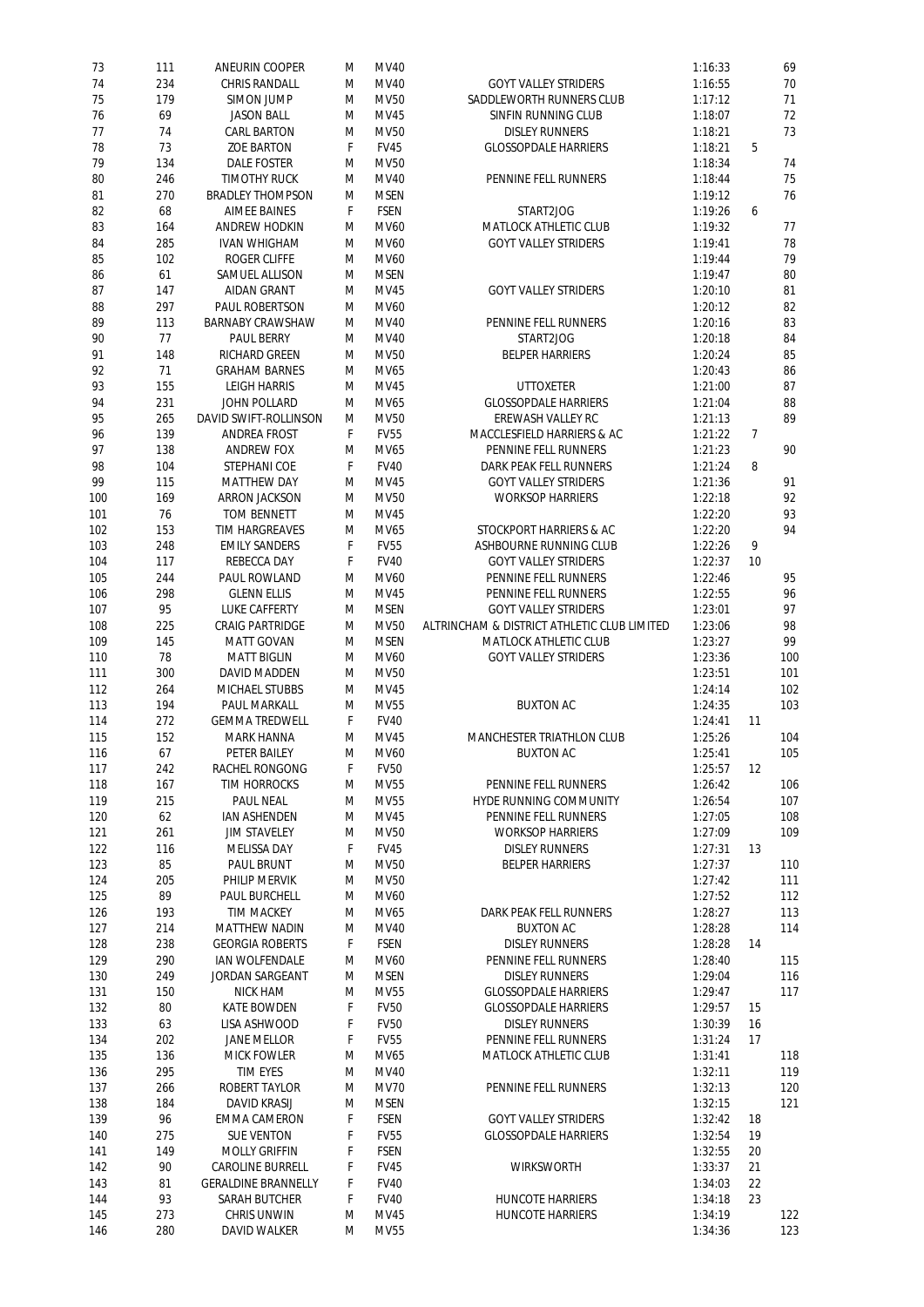| 147 | 174 | <b>MARY JONES</b>         | F | <b>FV50</b> | <b>GOYT VALLEY STRIDERS</b>                 | 1:35:10 | 24 |     |
|-----|-----|---------------------------|---|-------------|---------------------------------------------|---------|----|-----|
| 148 | 233 | <b>AMY POWE</b>           | F | <b>FSEN</b> | <b>DISLEY RUNNERS</b>                       | 1:35:13 | 25 |     |
| 149 | 239 | <b>CATHERINE ROBINSON</b> | F | <b>FV40</b> |                                             | 1:35:13 | 26 |     |
| 150 | 87  | <b>DUNCAN BRYANT</b>      | M | <b>MV50</b> | <b>BUXTON AC</b>                            | 1:35:35 |    | 124 |
| 151 | 121 | <b>MIKE DUNCOMBE</b>      | M | <b>MV65</b> | ALTRINCHAM & DISTRICT ATHLETIC CLUB LIMITED | 1:36:11 |    | 125 |
| 152 | 125 | <b>CLAIRE ELSWORTH</b>    | F | <b>FV45</b> | <b>GOYT VALLEY STRIDERS</b>                 | 1:36:21 | 27 |     |
| 153 | 133 | <b>JAN FORRESTER</b>      | F | <b>FV65</b> | <b>MATLOCK ATHLETIC CLUB</b>                | 1:37:33 | 28 |     |
| 154 | 180 | <b>ITA KELLY</b>          | F | <b>FV55</b> | <b>GOYT VALLEY STRIDERS</b>                 | 1:38:02 | 29 |     |
| 155 | 271 | <b>LES THURSTON</b>       | M | <b>MV70</b> | <b>MATLOCK ATHLETIC CLUB</b>                | 1:38:16 |    | 126 |
| 156 | 131 | <b>KELLY FORD</b>         | F | <b>FV40</b> | <b>BARNSLEY HARRIERS</b>                    | 1:38:52 | 30 |     |
| 157 | 159 | <b>CHRISTINE HILL</b>     | F | <b>FV50</b> | <b>GOYT VALLEY STRIDERS</b>                 | 1:38:56 | 31 |     |
| 158 | 88  | <b>BERYL BUCKLEY</b>      | F | <b>FV70</b> | <b>GLOSSOPDALE HARRIERS</b>                 | 1:39:37 | 32 |     |
| 159 | 129 | <b>GRACE FENNELLY</b>     | F | <b>FSEN</b> | STEEL CITY STRIDERS RC                      | 1:39:49 | 33 |     |
| 160 | 128 | <b>LAWRENCE FENNELLY</b>  | M | MV60        | <b>CVFR</b>                                 | 1:40:11 |    | 127 |
| 161 | 247 | <b>STEPHEN SANDERS</b>    | M | MV65        | <b>GOYT VALLEY STRIDERS</b>                 | 1:41:01 |    | 128 |
| 162 | 229 | <b>KIRSTY PIERCE</b>      | F | <b>FV60</b> | <b>GOYT VALLEY STRIDERS</b>                 | 1:41:03 | 34 |     |
| 163 | 65  | <b>HEATHER ASPINALL</b>   | F | <b>FSEN</b> | <b>MANCHESTER ROAD RUNNERS</b>              | 1:41:06 | 35 |     |
| 164 | 108 | <b>ROBERT COOK</b>        | M | <b>MSEN</b> | <b>MANCHESTER ROAD RUNNERS</b>              | 1:41:07 |    | 129 |
| 165 | 140 | <b>CAROLINE FUREY</b>     | F | <b>FV45</b> |                                             | 1:41:13 | 36 |     |
| 166 | 163 | <b>GEMMA HIND</b>         | F | <b>FSEN</b> | <b>WORKSOP HARRIERS</b>                     | 1:42:28 | 37 |     |
| 167 | 198 | <b>KAREN MASSEY</b>       | F | <b>FV40</b> | <b>DISLEY RUNNERS</b>                       | 1:43:51 | 38 |     |
| 168 | 176 | <b>KEN JONES</b>          | M | <b>MV70</b> | <b>DARK PEAK FELL RUNNERS</b>               | 1:45:56 |    | 130 |
| 169 | 251 | <b>JO SAXTON</b>          | F | <b>FV50</b> | <b>WATNALL WARRIORS</b>                     | 1:46:06 | 39 |     |
| 170 | 124 | <b>GARY ELSE</b>          | M | <b>MV45</b> | <b>MOUNTAIN GOATS</b>                       | 1:47:56 |    | 131 |
| 171 | 289 | <b>JOHN WISEMAN</b>       | M | <b>MV55</b> |                                             | 1:48:43 |    | 132 |
| 172 | 263 | <b>DIANE STEWART</b>      | F | <b>FV50</b> | <b>MANSFIELD HARRIERS</b>                   | 1:52:43 | 40 |     |
| 173 | 157 | PAUL HATHAWAY             | M | <b>MV50</b> | <b>MACCLESFIELD HARRIERS &amp; AC</b>       | 1:53:49 |    | 133 |
| 174 | 208 | <b>SARAH MILL'S</b>       | F | <b>FV45</b> | <b>GLOSSOPDALE HARRIERS</b>                 | 1:54:59 | 41 |     |
| 175 | 258 | <b>JANET SMITH</b>        | F | <b>FV60</b> | <b>GOYT VALLEY STRIDERS</b>                 | 1:59:11 | 42 |     |
| 176 | 260 | <b>SALLY STAVELEY</b>     | F | <b>FV55</b> | <b>WORKSOP HARRIERS</b>                     | 1:59:51 | 43 |     |
| 177 | 66  | <b>SUSAN AVERILL</b>      | F | <b>FV55</b> | <b>WATNALL WARRIORS</b>                     | 2:01:24 | 44 |     |
| 178 | 135 | PETER FOTHERINGHAM        | M | <b>MV60</b> | <b>GOYT VALLEY STRIDERS</b>                 | 2:02:48 |    | 134 |
| 179 | 243 | <b>STEVE ROWE</b>         | M | <b>MV55</b> | <b>GOYT VALLEY STRIDERS</b>                 | 2:09:22 |    | 135 |
| 180 | 142 | <b>LAURA GAPSKI</b>       | F | <b>FV40</b> |                                             | 2:20:58 | 45 |     |
| 181 | 110 | <b>CLARE COOMBES</b>      | F | <b>FV45</b> | <b>VEGAN RUNNERS UK</b>                     | 2:21:01 | 46 |     |
| 182 | 105 | <b>MADDY COLLINGE</b>     | F | <b>FV70</b> | <b>MANSFIELD HARRIERS</b>                   | 2:21:01 | 47 |     |
| 183 | 206 | <b>SARAH MILLINGTON</b>   | F | <b>FV45</b> | <b>GOYT VALLEY STRIDERS</b>                 | 2:23:11 | 48 |     |